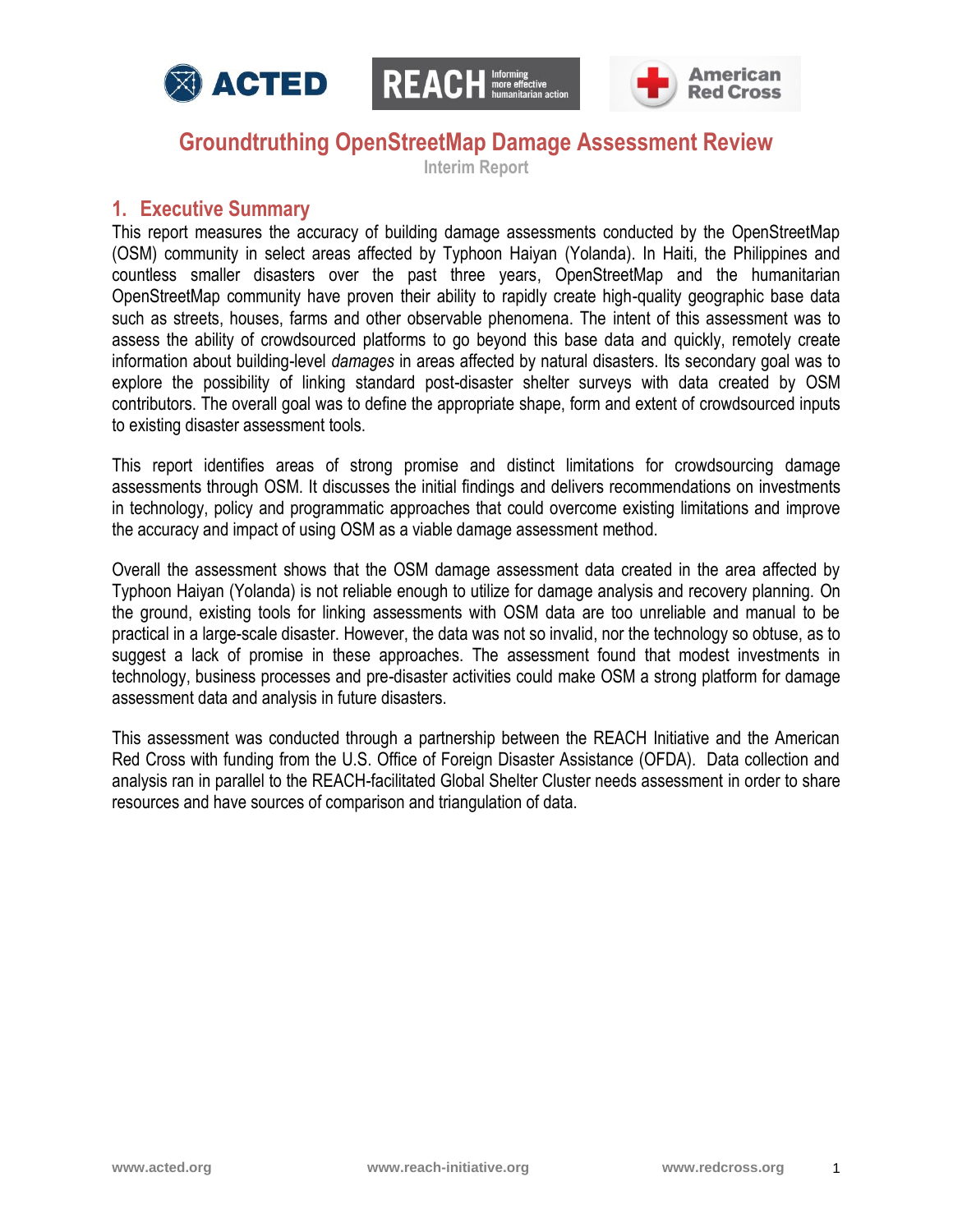







*Assessment Area*

#### **1.1 Methodology in Brief**

To test the validity of remotely created damage data, small teams of paid enumerators assessed building damages in randomly selected areas in six municipalities highly affected by the typhoon. Five of these areas were assessed by OSM contributors after Typhoon Haiyan's passage using satellite imagery from the State Department's Humanitarian Information Unit.

Enumerators classified building damages using the following four criteria:

- 1. No damage
- 2. Partially damaged (repairable damage to windows, foundations, ceilings *inside* buildings)
- 3. Major damage (repairable damage to roofs rendering segments of the building inhabitable)
- 4. Totally damaged or destroyed

Enumerators used a guidance sheet which detailed the exact criteria for each classification type to ensure consistency.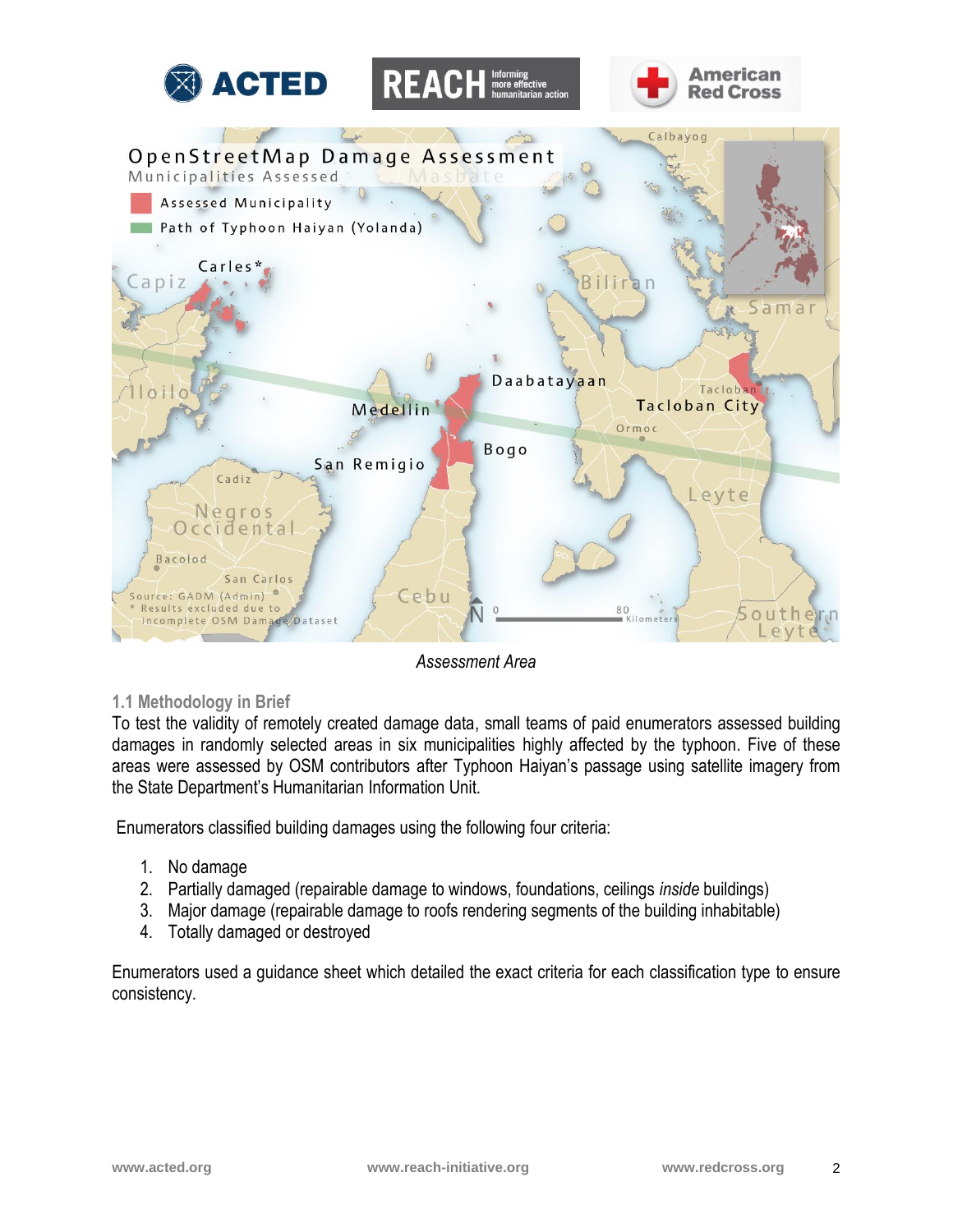



The enumerators' categories compared with a three-category damage classification system used for OSM:

- 1. Undamaged
	- *Tags: "building=yes"*
- 2. Damaged (equivalent to major damage above)

*Tags: "building=yes" and "damage=major" OR "building=damaged"*

*3.* Destroyed or collapsed (equivalent to totally damaged or destroyed above)

*Tags: "building=yes" and "damage=destroyed" OR "building=destroyed" OR "building=collapsed"*

# **Observed Damages Classification Scheme**



# **OSM Damage Classifications**

The OSM community adopted this three category classification scheme because minor damages and levels of damage as a whole could not be perceived using existing satellite imagery.

A full account of the methodology employed can be found in **Annex I** of this report. The damage classification criteria and guidance provided to enumerators can be found in **Annex II**.

## **2. Findings**

The results of the assessment were encouraging but also highlighted some critical limitations of the OSM process. OSM contributors did a reasonably good job of identifying affected buildings but overestimated the number of buildings completely destroyed by the typhoon and underestimated the number of buildings that were majorly damaged.

Contributors were unable to view "partial" damages to the sides or insides of buildings due to the inherent limitations of overhead satellite imagery. Therefore, this report compares the number of undamaged buildings recorded in OSM with the undamaged or partially damaged buildings observed during enumeration. On the whole, contributors underreported the number of undamaged or partially damaged buildings by a small but meaningful margin.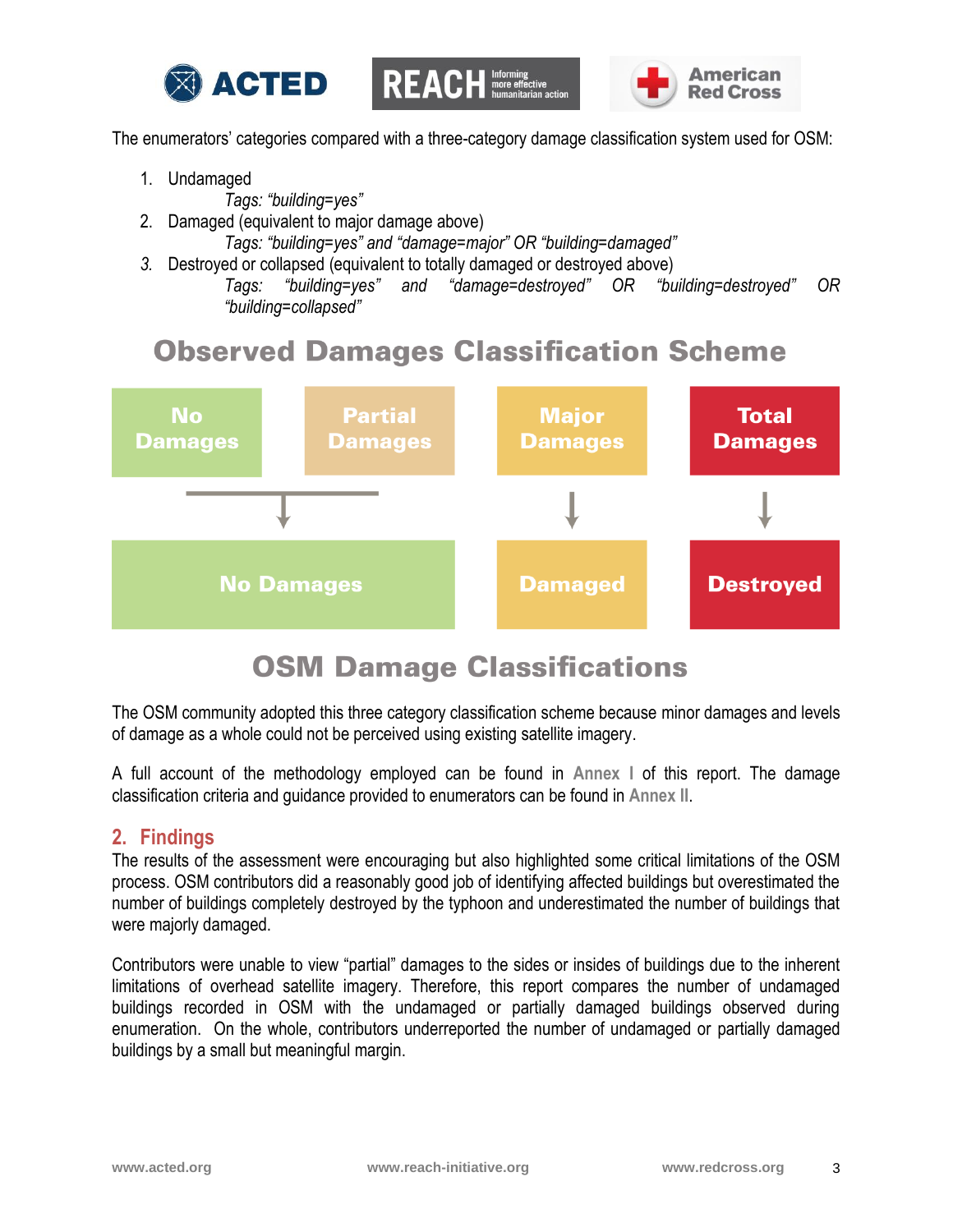



These results reflect three key factors:

- 1. The resolution of existing satellite imagery sources is too low to reliably differentiate between destroyed and merely damaged buildings.
- 2. Buildings with major damage in particular may be mistaken for destroyed; habitable buildings with heavily damaged roofs can appear destroyed at a 1 square meter pixel resolution.
- 3. The assessment on the ground began 20 days after the typhoon, meaning that a number of initially damaged buildings, remotely assessed by the OSM contributors within 7-10 days of the disaster, were repaired or reconstructed by the time they were observed on the ground.

The summary numbers below show these trends:

| <b>Damage Classification</b> | <b>OSM (%)</b> | Observed (%) | <b>Difference</b> | <u>UUIIIIUUIIUU INUIU. UU /U</u><br>under/over-<br><b>Percent</b><br>represented in OSM |
|------------------------------|----------------|--------------|-------------------|-----------------------------------------------------------------------------------------|
| <b>Destroyed</b>             | 32.76          | 14           | 18.76             | Overrepresented 134%                                                                    |
| Major Damage                 | 29.19          | 39.24        | $-10.05$          | Underrepresented 25%                                                                    |
| No / Partial Damage          | 38.05          | 46.77        | $-8.72$           | Underrepresented 18%                                                                    |

*Sample Size: 1,343 structures Confidence Rate: 95%*

Additional key statistics:

- Destroyed buildings were over-reported by 134% and majorly damaged buildings were underreported by 25%. Partially damaged and undamaged buildings were under-reported by 18%.
- Of buildings tagged as "collapsed" or "destroyed" through OSM, only 16% were actually destroyed: 43% were majorly damaged, 25% were partially damaged and 15% were undamaged.
- Buildings tagged as "undamaged" were actually majorly damaged or destroyed 50% of the time.
- Of buildings tagged as "damaged," 8% were actually destroyed, 21% were undamaged and 71% were actually damaged (majorly or partially).

These statistics hint at subtler factors at play which will be fleshed out in the forthcoming final report.

However, further investigation in this report of the third statistic highlighted above is warranted because it suggests problems with the data informing the high level analysis. By randomly selecting buildings marked in OSM as undamaged and flagged by enumerators as heavily damaged or destroyed and assessing them with the imagery provided to OSM contributors, the assessment found the following:

- 1. In most cases the limitation was the imagery that seemed to show undamaged buildings when in reality they had sustained damage.
- 2. In a few cases, the imagery was unclear due to low resolution, so OSM contributors appeared to have left the buildings' tags untouched as per the instructions provided for unclear buildings. Future guidance instructing contributors to mark "damage=unclear" in such situations could avoid this problem.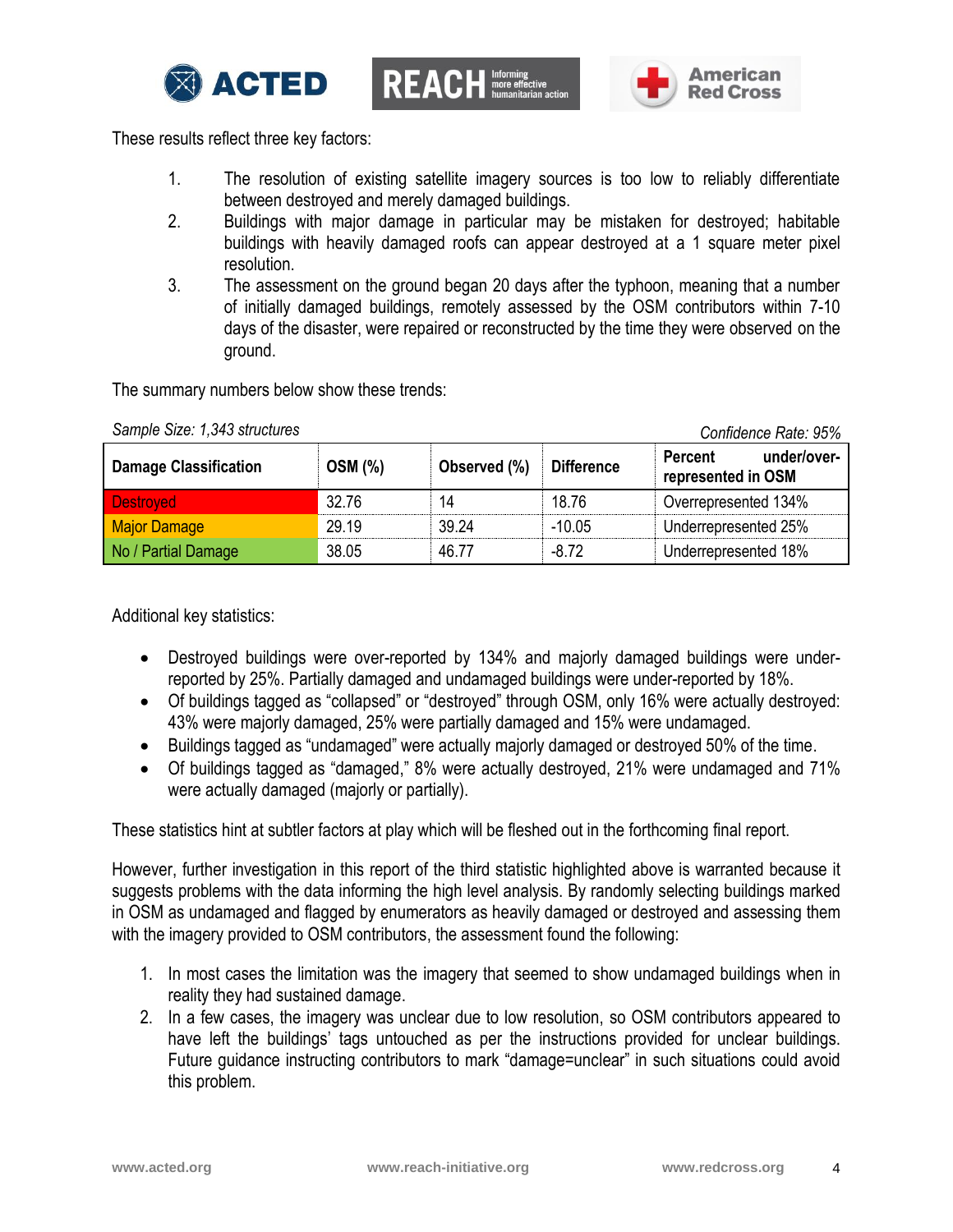





3. In a final two cases two clearly damaged buildings had been incorrectly labeled as "building=yes" (or "undamaged"). They also lacked the review tags indicating whether a building was assessed for damages or not. This suggests that the buildings may have been accidentally overlooked during OSM editing. Unfortunately contributors were inconsistent in their use of the review tags, making it impossible to analyse the impact of this factor further.

### **3. Recommendations**

## **Recommendations**

#### **Ground Recommendations**

- 1 Data Preparedness for Disaster Preparedness
- 2 Better tools for data collection
- **Remote Assessment Recommendations**
- Improved Tagging Schemas
- $\overline{2}$ **Better Crowd Coordination**
- 3 Guidance Materials
- 4 Comprehensive Validation Process
- 5 Emphasis on Comparison
- 6 Timely Imagery Provision
- 7 Targeted Imagery Acquisition

#### **3.1 Ground Assessment Recommendations**

This assessment found that while OSM works well as a rough damage assessment platform for humanitarian responders during a disaster response, flaws still exist. Below are some recommendations to improve its utility:

#### *1. Data Preparedness for Disaster Preparedness*

Investing in the creation of detailed building data layers within OSM prior to disasters will improve OSM contributors' ability to spot missing or damaged buildings and build an accurate snapshot of damages.

The marginally constructed shelters commonly inhabited by poorer Filipinos were often too small to be observable from satellite imagery and therefore went unrecorded. On other occasions, buildings were reduced to scattered rubble or destroyed down to their foundations, leaving nothing to observe from above. In total, 374 (19.8%) of the structures covered by this assessment were not in OSM and do not feature in the above analysis.

To rectify this situation, investment should be made in creating stronger pre-disaster base layers in OSM for priority disaster-prone areas. These investments should fund initial remote mapping paired with detailed building surveys on the ground by governments, NGOs, universities or local Red Cross or Red Crescent national societies. This pre-disaster base data would ensure comprehensive and successful post-disaster remote damage assessments. Forward looking institutions like the World Bank and the Australian-Indonesian Facility for Disaster Reduction (AIFDR) have funded promising projects along these lines in Kathmandu and Jakarta; additional work should be considered by funding agencies.

#### *2. Better tools for data collection*

Linking other assessments and surveys to OSM is, at present, an inconsistent process. Manual verification based on orienting using paper maps and recording 10 digit ID numbers by hand unavoidably introduces errors. Several hundred recorded households could not be linked with OSM due to incorrectly recorded OSM ID numbers. This hindered the assessment and caused much wasted effort. Moreover, concerns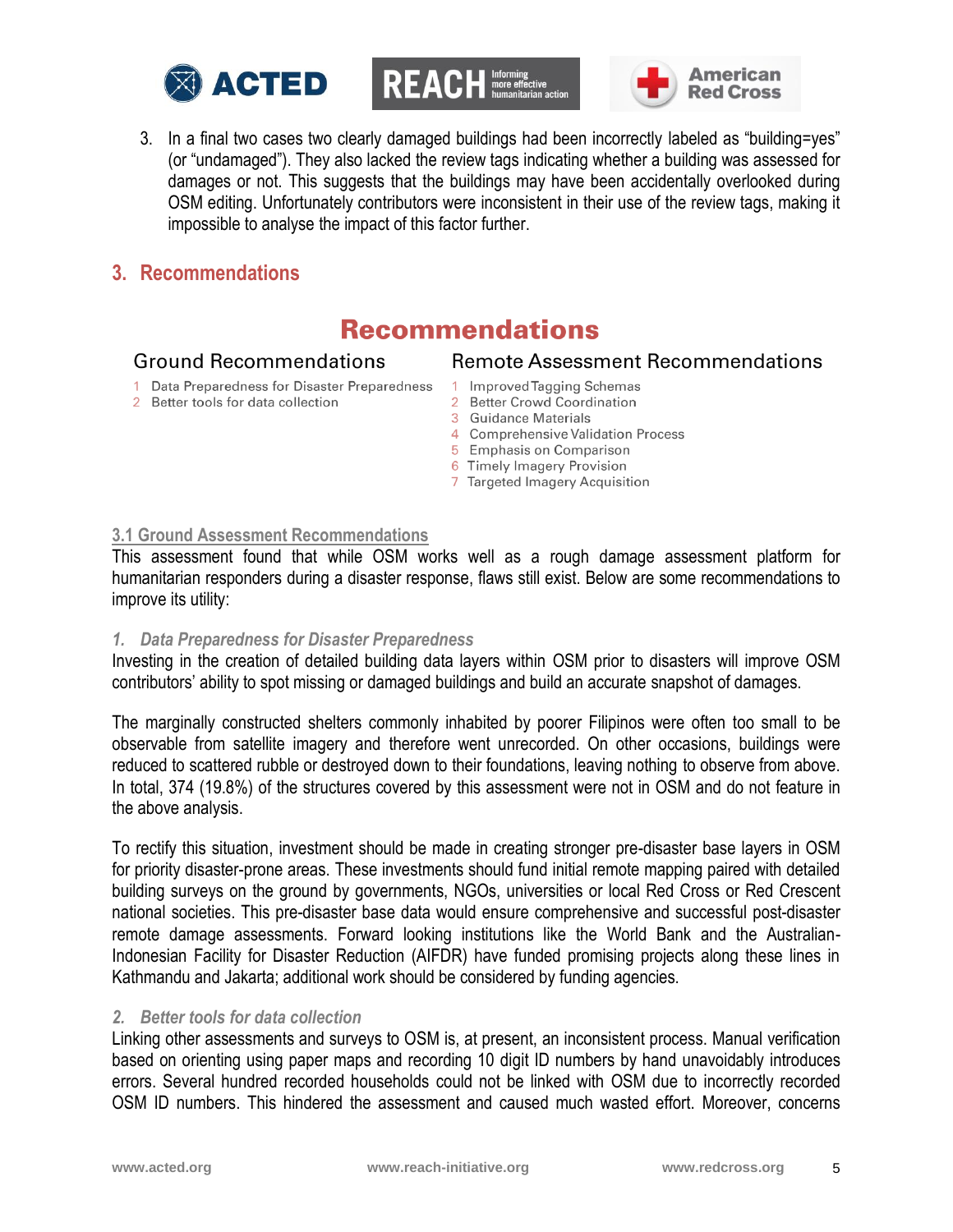





about the reliability of the process for linking collected data to OSM and the considerable spatial navigation difficulties reported by some enumerators effectively prevented the assessment from linking data from the REACH comprehensive shelter assessment to OSM buildings.

We strongly recommend building a mobile data survey tool for field assessment teams, built on open source technology, to link damage assessment data (and other humanitarian data) to OSM. This will improve the speed and accuracy of the work described above and set the stage for any number of humanitarian assessments to directly leverage OSM data.

#### **3.2 Remote Assessment Recommendations**

This assessment found existing tools for conducting remote damage assessments with OSM fundamentally robust but hampered by underdeveloped support and business processes. The following improvements would enhance the reliability of crowdsourced damage assessments:

#### *1. Improved Tagging Schemas*

The *ad-hoc* tagging schema used for this operation created a number of problems during the analysis phase. To avoid this challenge, the OSM community needs to standardize a set of damage tags that can be used and/or modified for future disasters. Specifically, a tagging schema that separates the type of a feature (e.g. a building) and its damages will improve the ease of analysis. These should feature a tag to indicate unclear or inconclusive imagery for damages. Finally, a consistent tag indicating that a feature has been reviewed in the context of a specific disaster will help.

#### *2. Better Crowd Coordination*

This assessment demonstrated the continued responsiveness and diligence of the crowd when well directed. For example, the entire municipality of Carles was mapped and validated within 48 hours after the request of the American Red Cross. Impressively, this occurred three weeks after Typhoon Haiyan made landfall when media attention no longer drove OSM contributors towards the Humanitarian OpenStreetMap listserv and web platform.

Humanitarian agencies that build technical expertise and cultivate relationships with OSM should be able to direct remote OSM contributors towards priority mapping tasks not just during the initial response period but well into the recovery phase of an operation. Quality communications and transparency about goals, products, and successes are the key inputs to ensure quality outputs.

Additionally, humanitarian agencies should work to link the OSM community with the humanitarian coordination system during a crisis response in order to ensure that priority areas are assessed and information is shared with agencies even without a direct relationship with the OSM community.

#### *3. Guidance Materials*

Satellite imagery assessments lend themselves to well-documented processes and guidelines. Creating generic and disaster-specific damage assessment guidance materials for remote mappers would improve the accuracy of results and reduce the number of potentially inaccurate judgment calls contributors are asked to make. The OSM community should strive to build documents of lessons learned and best practices for disaster assessments in order to mitigate the impact of OSM community members leaving the community and depleting the institutional memory of the platform.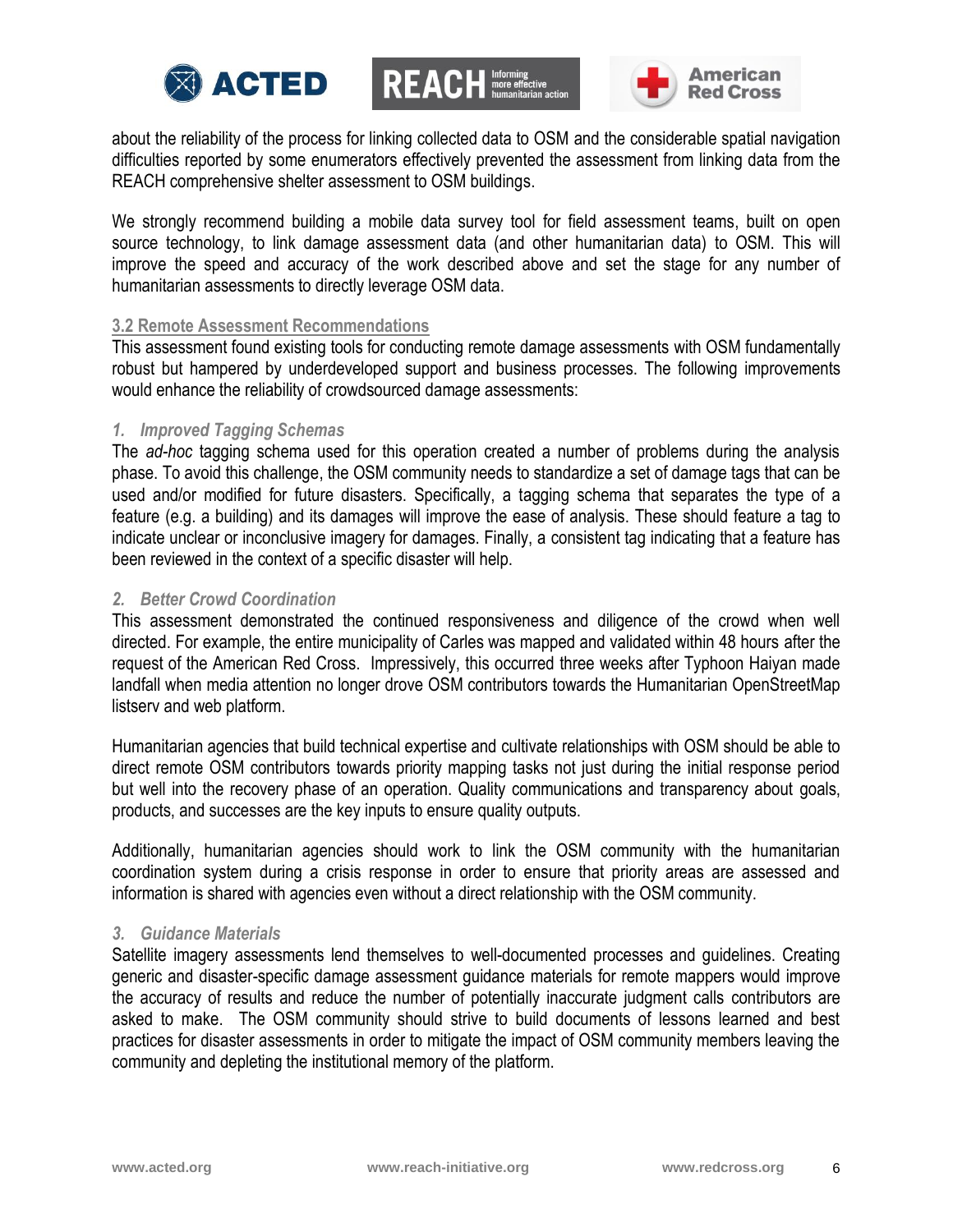





Tailored materials featuring disaster-specific imagery could help to better identify damage patterns common to local construction types and improve the accuracy of the data created for a given disaster.

Ideally OSM contributors would be required to watch a short YouTube video or skim a 5-10 page visual guide to damage tagging before beginning a task. This contrasts with the open-ended process that currently reigns that has led to a lack of consistency in methodology and, therefore, inconsistencies in quality.

#### *4. Comprehensive Validation Processes*

Tighter, better-understood validation procedures within the humanitarian OpenStreetMap community would catch many of the errors highlighted in the findings section. Many members of this community possess considerable professional or amateur imagery analysis experience. Others are interested in acquiring these skills. Efforts should be made to create and document a more structured validation workflow that clearly identifies roles and expectations for key individuals. This could be linked with the guidance materials recommended above for a more cohesive overall package. A quality scoring process would also benefit the community in order to target those members that consistently produce higher quality work and to encourage those with lower scores to attend a training before engaging in additional work.

#### *5. Emphasis on Comparison*

Remote damage assessors' workflows should compare pre and post-disaster imagery more extensively to better identify missing or damaged buildings. Moving beyond sole reliance on post-disaster imagery will improve identification of missing or completely destroyed features, as described below.

Pre-disaster imagery, beyond available Bing imagery, should be used wherever possible. This step should be documented in a given OSM Tasking Manager task workflow and a link to the appropriate imagery provided.

#### *6. Timely Imagery Provision*

The rate of recovery within a disaster zone can easily outpace the rate at which satellite imagery is acquired, analysed, and shared; where imagery is slow, response activities are not. These delays in data acquisition ultimately slow the adoption and use of created data. The OSM community's reliance on dated imagery reduces the accuracy of damage assessments and applicability of the data. Imagery not released quickly can become obsolete or inaccurate within a matter of days, leading to equally inaccurate damage assessments and less timely information. This is compounded by the existing slow distribution of imagery and imagery derived products to the field caused by bandwidth limits.

To overcome these limitations, imagery providers should streamline imagery releases to make imagery openly released within 24-48 hours of a disaster instead of weeks afterwards.

#### *7. Targeted Imagery Acquisition*

Satellite imagery coverage areas within the Philippines were driven by popular media accounts rather than actual needs or requests from the ground. In the Philippines many affected areas went uncovered while Tacloban City was targeted dozens of times.

Humanitarian response agencies should build strong relationships and information sharing processes with satellite imagery providers and humanitarian coordination structures to better target affected areas.